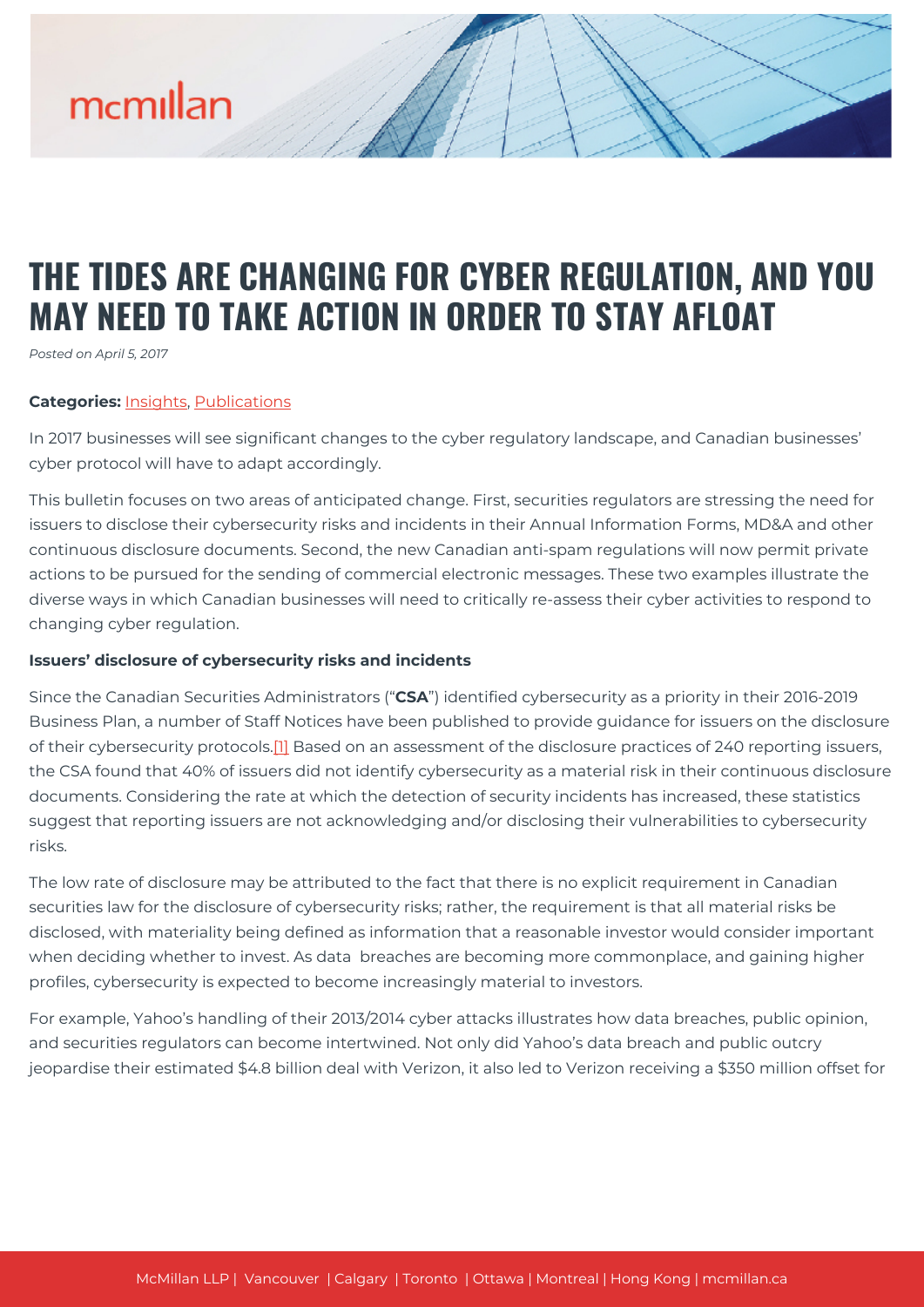# mcmillan

damages. Subsequently, the U.S. Securities Exchange Commission opened a formal investigation in December 2016 to assess whether Yahoo's disclosure to investors ought to have occurred earlier.[\[2\]](#page--1-0) 

While there have only been a limited number of reported data breaches, this is likely to change as well. Issuers should be aware that the long-awaited *Digital Privacy Act*[\[3\]](#page--1-0) regulations will likely come into force by the end of this year.<sup>[4]</sup> It is anticipated that these regulations will require organizations to maintain a record of all breaches, and notify users of any breach that could pose "a real risk or significant harm" to any individual whose personal information was involved in the breach. A failure to handle breaches in accordance with the regulations could result in fines of up to \$1,000,000. This means that news of data breaches will garner higher profiles and greater backlash. In 2016, not one of the 240 studied issuers claimed they had a material breach. This is unlikely for 2018 as the new regulations come into effect.

In light of this, issuers should revisit the mechanisms used to assess their disclosure of material risks and what might constitute a material change or fact to merit disclosure. In particular issuers should be aware of the following when preparing risk and incident disclosures:

- Risk Disclosure: Entity specific and non-boilerplate descriptions of why issuers are exposed to potential breaches, the source and nature of risk, the consequences of a breach, the preventative measures and any mitigation steps will assist issuers in asserting sufficient information was disclosed.
- Incident Disclosure: While there is no bright line test to know when a data breach constitutes a material change or fact, issuers need to realise that the assessment is a dynamic one and something that is not initially identified as a material change or fact could become one with time. Designating a body, such as the audit committee, to monitor the situation can assist in this process.

In short, issuers need to shift from being reactive to proactive.

### **Trigger clicking: think before you click**

As of July 1, 2017, individuals and organizations can bring a "private right of action" before the courts against those organizations that contravene Canada's Anti-Spam La[w\[5\]](#page--1-0) ("**CASL**"). CASL regulates the sending of commercial electronic messages ("**CEMs**") and requires individuals and entities that distribute CEMs to obtain prior consent (direct or implied) from intended recipients.

Given the increase in potential liability, issuers should ensure their policies and procedures are in compliance with CASL.

First, firms must have a clear understanding of the breadth of the legislation and how their existing communication with clients can be captured under the law. The broad definition of CEMs is "an electronic message that encourages participation in a commercial activity, regardless of whether there is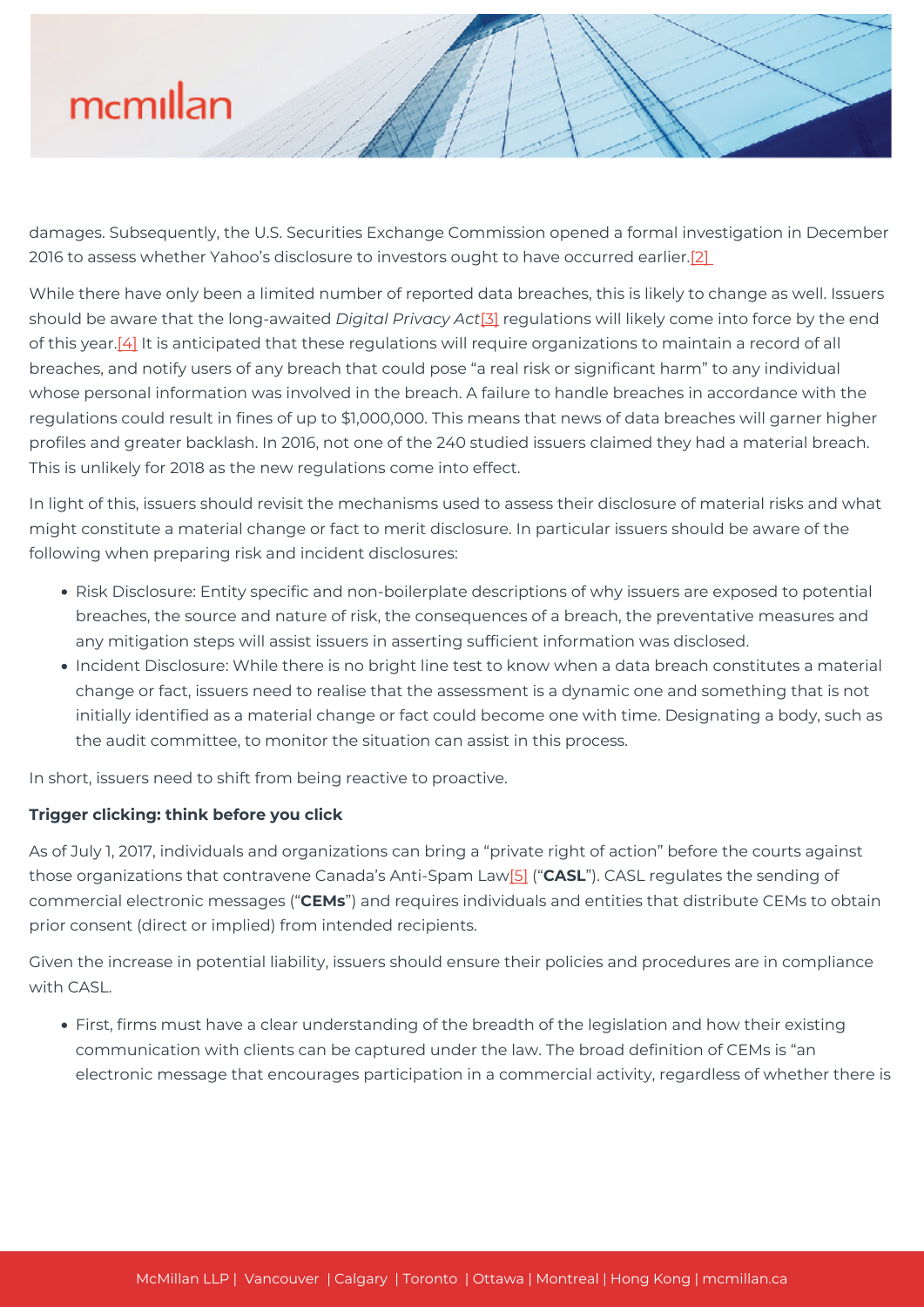# mcmillan

an expectation of profit", this includes e-mails, texts, instant messages, and social media messages sent to the electronic addresses of clients.

- Second, firms should ensure that a clear and comprehensible CASL policy is in place. The policy should delineate the types of communications requiring consent, the processes that must be followed to collect consent from clients, and specify how consent is recorded.
- Third, the policy should also detail the mechanism to deal with client complaints and how these are addressed. The existence of a policy is increasingly important with the private "right of action" coming into force seeing as organizations can employ a due diligence defence when accused of a violation under CASL.

The potential liability of a private right of action is in addition to the existing enforcement by the Canadian Radio-television and Telecommunications Commission (CRTC), the Competition Bureau and the Office of the Privacy Commissioner of Canada.

CASL infringement is not a small risk by any measure. Court ordered damages can be of up to a \$1,000,000 for each day on which a contravention occurred, and the CRTC has already imposed penalties in the millions of dollars. With a few months to go, this is the perfect time to ensure compliance with CASL. For more information visit our bulletin on this issue.

### **Conclusion**

As cyber regulation tries to catch up with the cybersecurity crises that has been picking up steam over the past decade, issuers should review their cybersecurity protocols to ensure compliance with the array of new requirements.

by Jason A. Chertin, Maria Valdivieso and Christie Bates (Student-at-Law)

[1] CSA Multilateral Staff Notice 51-347 – Disclosure of cybersecurity risks and incidents; CSA Staff Notice 11-332 – Cybersecurity.[ps2id id='1' target=''/]

[2] Aruna Viswanatha and Robert McMillan , "Yahoo Faces SEC Probe Over Data Breaches", Wall Street Journal, January 23, 2017. <https://www.wsj.com/articles/yahoo-faces-sec-probe-over-data-breaches-1485133124>.[ps2id id='2' target=''/]

[3] *Digital Privacy Act*, SC 2015, c.32.[ps2id id='3' target=''/]

[4] [https://www.ic.gc.ca/eic/site/smt-gst.nsf/eng/sf11177.html;](https://www.ic.gc.ca/eic/site/smt-gst.nsf/eng/sf11177.html)

[http://betakit.com/data-breach-reports-set-to-skyrocket-in-2017-thanks-to-passing-of-digital-privacy](http://betakit.com/data-breach-reports-set-to-skyrocket-in-2017-thanks-to-passing-of-digital-privacy-act/)[act/.](http://betakit.com/data-breach-reports-set-to-skyrocket-in-2017-thanks-to-passing-of-digital-privacy-act/)[ps2id id='4' target=''/]

[5] *An Act to Promote the Efficiency and Adaptability of the Canadian Economy by Regulating Certain Activities that Discourage Reliance on Electronic Means of Carrying out Commercial Activities, and to Amend*